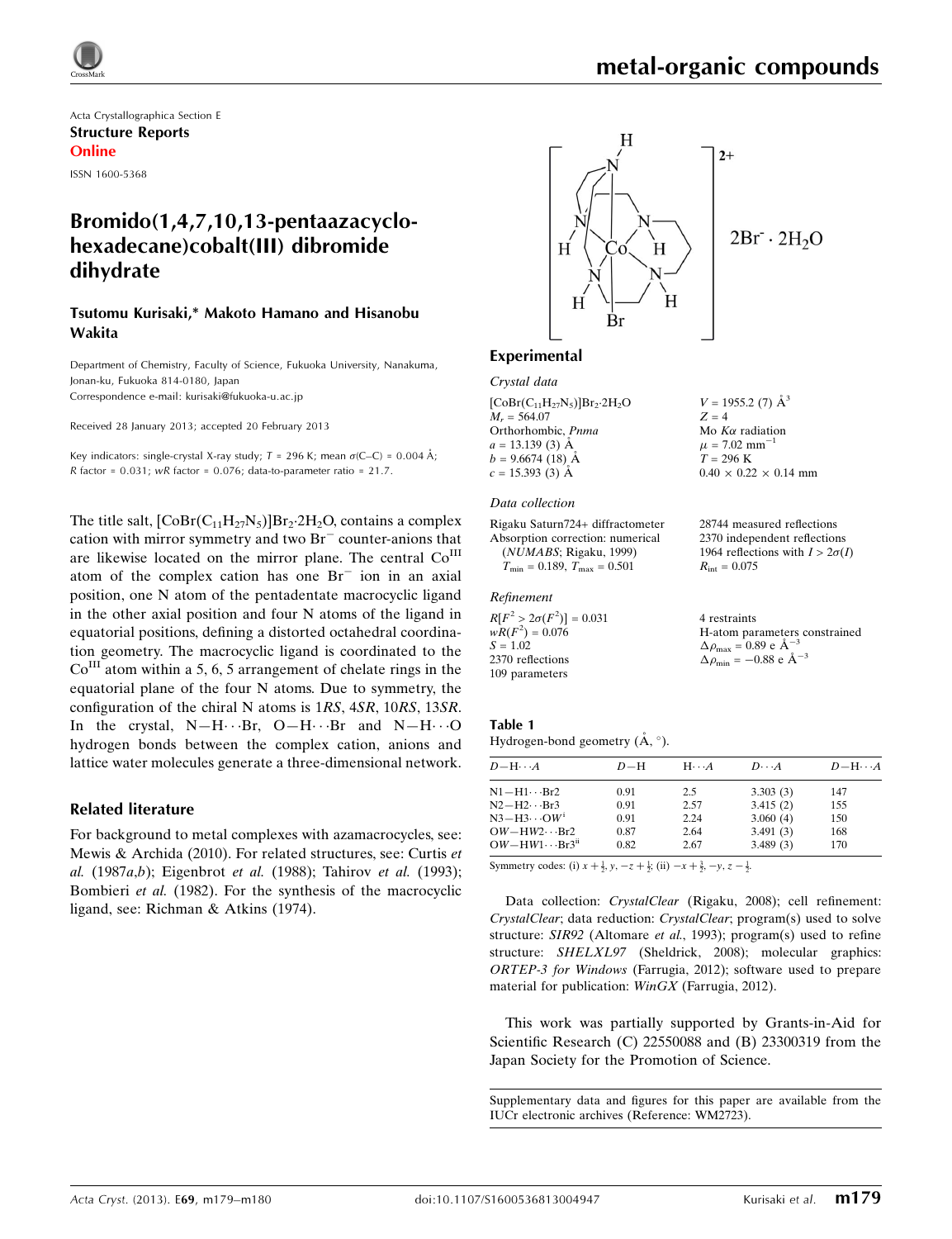#### References

- [Altomare, A., Cascarano, G., Giacovazzo, C. & Guagliardi, A. \(1993\).](https://scripts.iucr.org/cgi-bin/cr.cgi?rm=pdfbb&cnor=wm2723&bbid=BB1) J. Appl. Cryst. 26[, 343–350.](https://scripts.iucr.org/cgi-bin/cr.cgi?rm=pdfbb&cnor=wm2723&bbid=BB1)
- [Bombieri, G., Forsellini, E., Delpra, A., Cooksey, C. J., Humanes, M. & Tobe,](https://scripts.iucr.org/cgi-bin/cr.cgi?rm=pdfbb&cnor=wm2723&bbid=BB2) M. L. (1982). [Inorg. Chim. Acta](https://scripts.iucr.org/cgi-bin/cr.cgi?rm=pdfbb&cnor=wm2723&bbid=BB2), 61, 43–49.
- [Curtis, N. F., Gainsford, G. J., Osvath, P. & Weatherburn, D. C. \(1987](https://scripts.iucr.org/cgi-bin/cr.cgi?rm=pdfbb&cnor=wm2723&bbid=BB3)b). Aust. J. Chem. 40[, 829–839.](https://scripts.iucr.org/cgi-bin/cr.cgi?rm=pdfbb&cnor=wm2723&bbid=BB3)
- [Curtis, N. F., Osvath, P. & Weatherburn, D. C. \(1987](https://scripts.iucr.org/cgi-bin/cr.cgi?rm=pdfbb&cnor=wm2723&bbid=BB4)a). Aust. J. Chem. 40, 811– [827.](https://scripts.iucr.org/cgi-bin/cr.cgi?rm=pdfbb&cnor=wm2723&bbid=BB4)
- [Eigenbrot, C., Osvath, P., Lappin, A. G., Curtis, N. F. & Weatherburn, D. C.](https://scripts.iucr.org/cgi-bin/cr.cgi?rm=pdfbb&cnor=wm2723&bbid=BB5) (1988). Acta Cryst. C44[, 2085–2087.](https://scripts.iucr.org/cgi-bin/cr.cgi?rm=pdfbb&cnor=wm2723&bbid=BB5)
- [Farrugia, L. J. \(2012\).](https://scripts.iucr.org/cgi-bin/cr.cgi?rm=pdfbb&cnor=wm2723&bbid=BB6) J. Appl. Cryst. 45, 849–854.
- [Mewis, R. E. & Archida, S. J. \(2010\).](https://scripts.iucr.org/cgi-bin/cr.cgi?rm=pdfbb&cnor=wm2723&bbid=BB7) Coord. Chem. Rev. 254, 1686–1712.
- [Richman, J. E. & Atkins, T. J. \(1974\).](https://scripts.iucr.org/cgi-bin/cr.cgi?rm=pdfbb&cnor=wm2723&bbid=BB8) J. Am. Chem. Soc. 96, 2268–2270.
- Rigaku (1999). NUMABS[. Rigaku Corporation, Tokyo, Japan.](https://scripts.iucr.org/cgi-bin/cr.cgi?rm=pdfbb&cnor=wm2723&bbid=BB9)
- Rigaku (2008). CrystalClear[. Rigaku Corporation, Tokyo, Japan.](https://scripts.iucr.org/cgi-bin/cr.cgi?rm=pdfbb&cnor=wm2723&bbid=BB10)
- [Sheldrick, G. M. \(2008\).](https://scripts.iucr.org/cgi-bin/cr.cgi?rm=pdfbb&cnor=wm2723&bbid=BB11) Acta Cryst. A64, 112–122.
- [Tahirov, T. H., Lu, T.-H., Chen, B.-H., Lai, C.-Y. & Chung, C.-S. \(1993\).](https://scripts.iucr.org/cgi-bin/cr.cgi?rm=pdfbb&cnor=wm2723&bbid=BB12) Acta Cryst. C49[, 1910–1912.](https://scripts.iucr.org/cgi-bin/cr.cgi?rm=pdfbb&cnor=wm2723&bbid=BB12)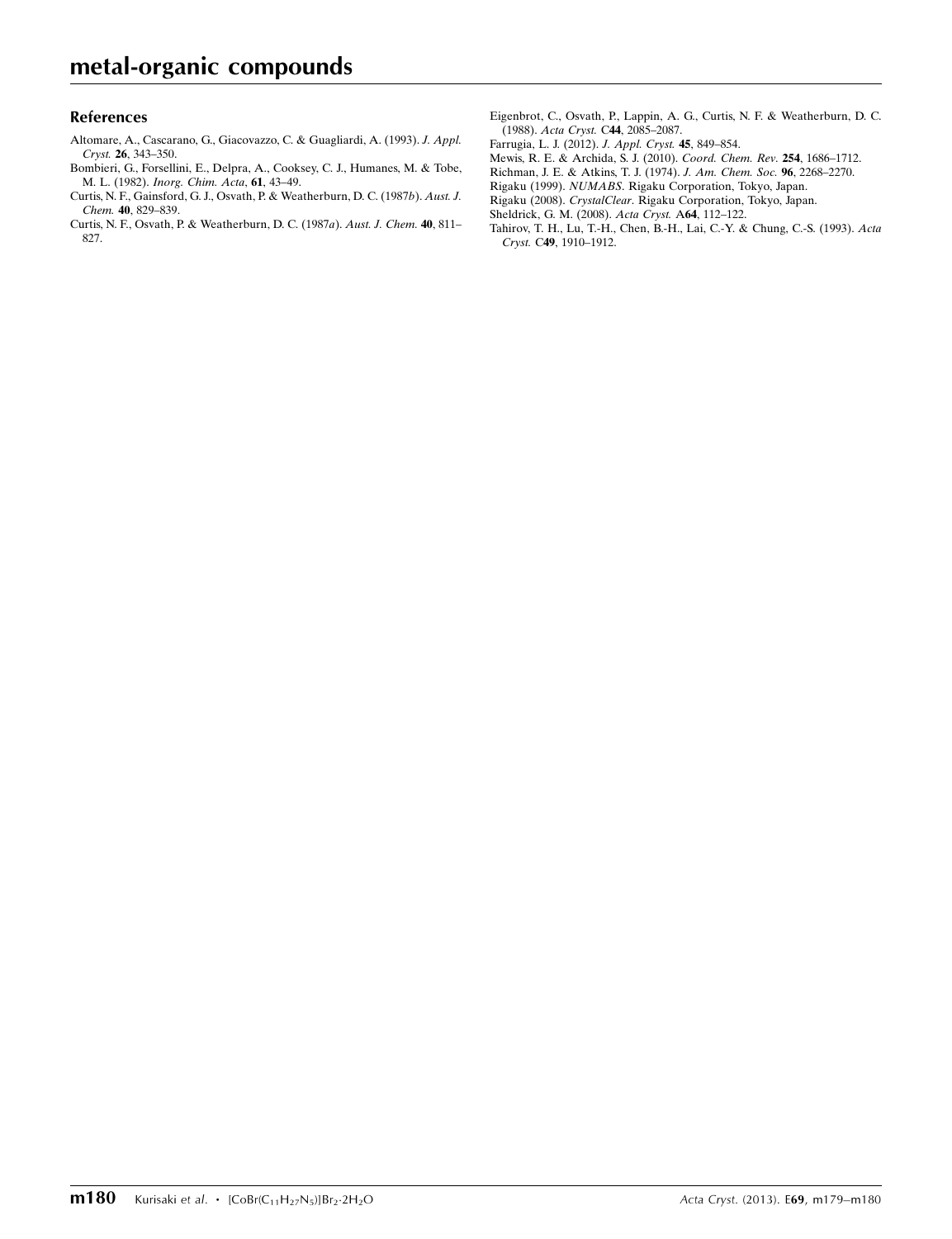# **supporting information**

*Acta Cryst.* (2013). E**69**, m179–m180 [doi:10.1107/S1600536813004947]

# **Bromido(1,4,7,10,13-pentaazacyclohexadecane)cobalt(III) dibromide dihydrate**

### **Tsutomu Kurisaki, Makoto Hamano and Hisanobu Wakita**

#### **S1. Comment**

Azamacrocycles are popular ligands for the preparation of metal complexes because of their stability and defined geometry. These ligands often possess enough conformational freedom for their intended functionalities (Mewis & Archida, 2010). The coordination of pentaaza macrocycles to the cobalt(III) ion can result in a number of isomeric forms. The complexes formed between  $\text{cobalt(III)}$  and a series of eight pentaaza macrocycles with ring sizes varying from 15- to 20-membered rings have been investigated (Curtis *et al.*, 1987*a,b*). These cobalt(III) complexes may exist as three diastereoisomers, *i.e. meso*-*syn*, *meso*-*anti*, and the racemic isomer. For the cobalt(III) complex of 1,4,7,11,14-pentaazacycloheptadecane ( $[17]$ aneN<sub>5</sub>) it has been reported that two isomeric forms could be isolated. The crystal structures of these two isomers,  $[CoBr([17]aneN<sub>5</sub>)][ZnBr<sub>4</sub>]$  (Eigenbrot *et al.*, 1988) and  $[CoCl([17]aneN<sub>5</sub>)]Cl(ClO<sub>4</sub>)$  (Tahirov *et al.*, 1993), have been determined as the racemic and the *meso*-*anti* isomer, respectively. Furthermore, the cobalt(III) complex of 1,4,7,11,14-pentaazacyclohexadecane ([16]aneN5), [CoCl([16]aneN5)](ClO4)2, crystallized as the *meso*-*syn* isomer (Bombieri *et al.*, 1982).

In the title complex,  $[CoBr(C<sub>11</sub>H<sub>27</sub>N<sub>5</sub>)]Br<sub>2</sub>2H<sub>2</sub>O$ , the Co<sup>III</sup> atom is surrounded by one Br-anion and N atoms of the macrocyclic ligand to form a distorted octahedral environment (Fig.1). The Co—N(axial) bond in the complex is longer than the Co—N(equatorial) bonds, presumably caused by the *trans* effect of the Br atom. The average Co—N(equatorial) distance of 1.967 Å is shorter than that in cobalt(III) complexes of 1,4,7,11,14-pentaazacycloheptadecane (Eigenbrot *et al.*, 1988) and 1,4,7,11,15-pentaazacyclooctadecane (Curtis *et al.*, 1987*a*). The macrocyclic ligand adopts a stable conformation with the one six-membered chelate ring in chair form and four five-membered chelate rings in *gauche* forms. The macrocyclic ligand is coordinated in a configuration with five-, six-, and five-membered chelate rings in the equatorial plane. The deviation of the Co<sup>III</sup> atom from the equatorial plane is 0.03 A. The N3 and N3<sup>\*</sup> atoms have opposite chirality giving the *meso*-*syn* diastereoisomer. The macrocyclic ligand coordinates in the *meso*-*syn* configuration with hydrogen atoms on N2,  $N2^*$ , N3, and N3<sup>\*</sup> on the same side of the equatorial plane relative to the axially coordinating bromide anion. Due to mirror symmetry of the entire complec cation, the configurations of the four chiral amine N atoms are 1RS, 4SR, 10RS, and 13SR. Hydrogen bonds between N atoms of the macrocyclic ligand, water molecules and bromide counter anions exists (Fig. 2; Table 1), stabilizing the crystal packing within a three-dimensional network.

#### **S2. Experimental**

The ligand 1,4,7,10,13-pentaazacyclohexadecane pentahydrobromide was prepared according to the literature method (Richman & Atkins, 1974). The ligand (1.26 g, 2 mmol) was dissolved in water and treated with freshly prepared  $Na_3[Co(CO_3)_3]$  3H<sub>2</sub>O (0.72 g, 2 mmol). The mixture was refluxed for 1 h and filtered. To the filtrate was added NH<sub>4</sub>Br in excess and the solution allowed to stand for several days whereupon dark violet crystals of the title compound were formed.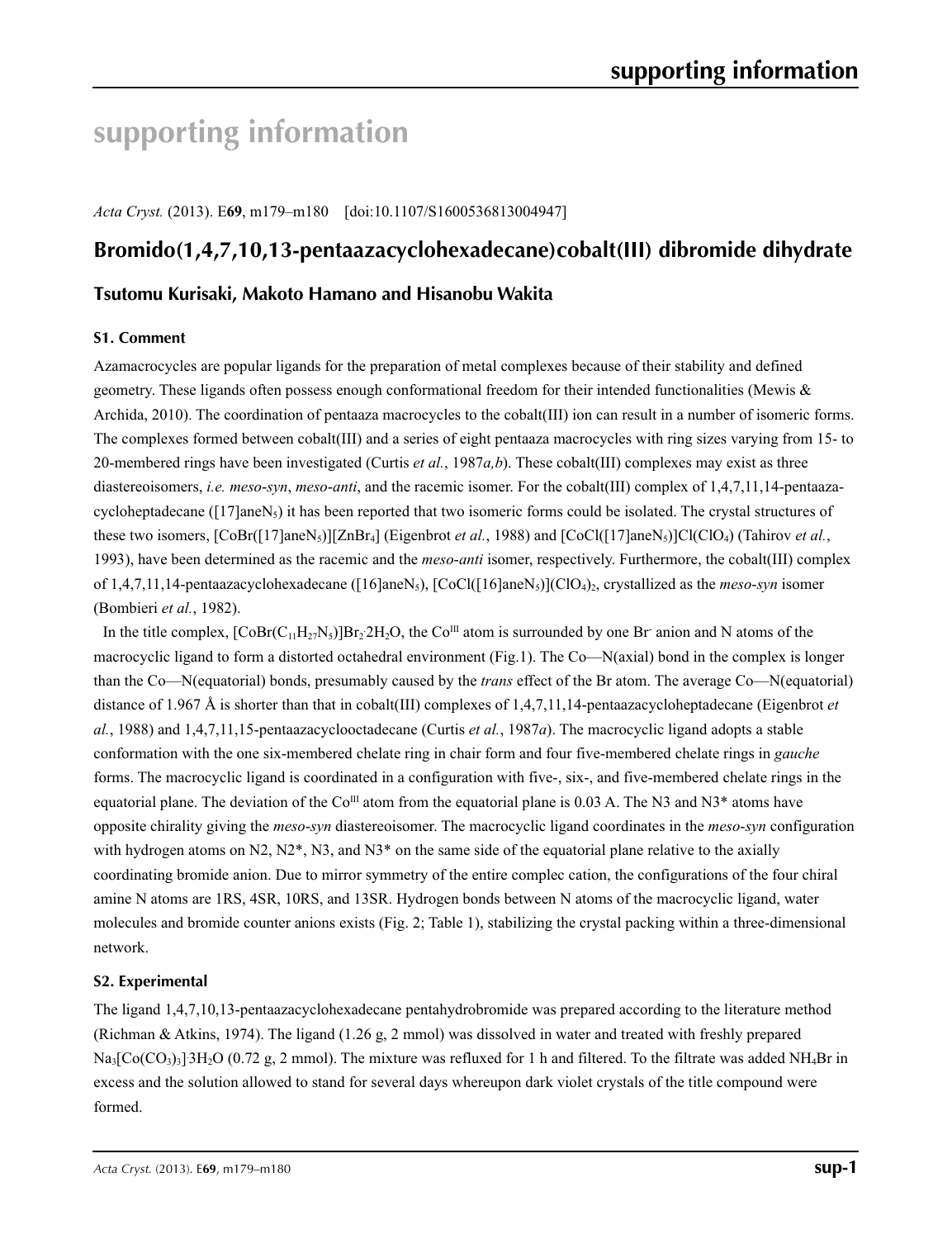### **S3. Refinement**

All H atoms attached to C and N atoms were placed geometrically (C—H = 0.97 and N—H = 0.91 Å) and were refined as riding with  $U_{iso}(H) = 1.2U_{eq}(C,N)$ . The water H atoms were located in difference Fourier maps and were refined initially with restrains O—H = 0.85 (2) Å. In the last cycles of refinement, they were eventually refined as riding, with  $U_{\text{iso}}(H) = 1.5U_{\text{eq}}(O).$ 



#### **Figure 1**

The molecular structure of the title compound, with 50% probability displacement ellipsoids and the atom-numbering scheme.



#### **Figure 2**

Crystal Structure of the title compound with view along the *b* axis. Intermolecular hydrogen bonding is shown as dashed lines.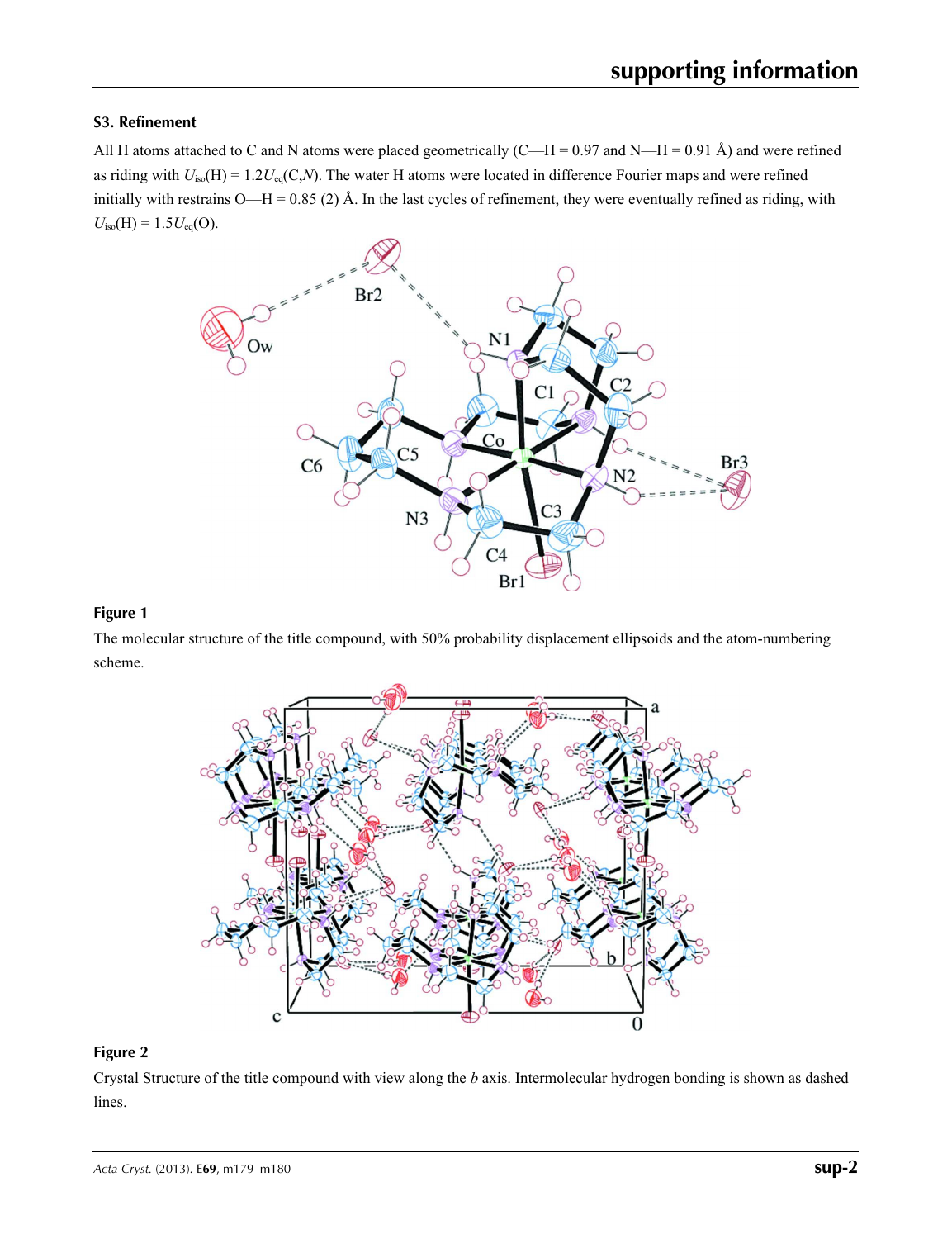#### **Bromido(1,4,7,10,13-pentaazacyclohexadecane)cobalt(III) dibromide dihydrate**

 $F(000) = 1120$  $D_x = 1.916$  Mg m<sup>-3</sup>

 $\theta$  = 3.1–27.5°  $\mu$  = 7.02 mm<sup>-1</sup>  $T = 296 \text{ K}$ Prism, dark violet  $0.40 \times 0.22 \times 0.14$  mm

Mo *Kα* radiation, *λ* = 0.71073 Å Cell parameters from 4654 reflections

#### *Crystal data*

 $[CoBr(C_{11}H_{27}N_5)]Br_2.2H_2O$  $M_r = 564.07$ Orthorhombic, *Pnma* Hall symbol: -P 2ac 2n  $a = 13.139(3)$  Å  $b = 9.6674(18)$  Å  $c = 15.393(3)$  Å  $V = 1955.2$  (7) Å<sup>3</sup>  $Z = 4$ 

#### *Data collection*

| Rigaku Saturn724+                                    | 28744 measured reflections                                              |
|------------------------------------------------------|-------------------------------------------------------------------------|
| diffractometer                                       | 2370 independent reflections                                            |
| Radiation source: rotating anode                     | 1964 reflections with $I > 2\sigma(I)$                                  |
| Graphite monochromator                               | $R_{\text{int}} = 0.075$                                                |
| Detector resolution: 28.5714 pixels mm <sup>-1</sup> | $\theta_{\text{max}} = 27.5^{\circ}, \theta_{\text{min}} = 3.1^{\circ}$ |
| dtprofit.ref scans                                   | $h = -17 \rightarrow 17$                                                |
| Absorption correction: numerical                     | $k = -12 \rightarrow 12$                                                |
| (NUMABS; Rigaku, 1999)                               | $l = -19 \rightarrow 19$                                                |
| $T_{\text{min}} = 0.189$ , $T_{\text{max}} = 0.501$  |                                                                         |
|                                                      |                                                                         |

#### *Refinement*

| Refinement on $F^2$<br>Least-squares matrix: full | Secondary atom site location: difference Fourier<br>map |
|---------------------------------------------------|---------------------------------------------------------|
| $R[F^2 > 2\sigma(F^2)] = 0.031$                   | Hydrogen site location: inferred from                   |
| $wR(F^2) = 0.076$                                 | neighbouring sites                                      |
| $S = 1.02$                                        | H-atom parameters constrained                           |
| 2370 reflections                                  | $w = 1/[\sigma^2(F_0^2) + (0.0392P)^2]$                 |
| 109 parameters                                    | where $P = (F_o^2 + 2F_c^2)/3$                          |
| 4 restraints                                      | $(\Delta/\sigma)_{\text{max}} = 0.001$                  |
| Primary atom site location: structure-invariant   | $\Delta\rho_{\text{max}}$ = 0.89 e Å <sup>-3</sup>      |
| direct methods                                    | $\Delta\rho_{\rm min} = -0.88 \text{ e A}^{-3}$         |

#### *Special details*

**Geometry**. All e.s.d.'s (except the e.s.d. in the dihedral angle between two l.s. planes) are estimated using the full covariance matrix. The cell e.s.d.'s are taken into account individually in the estimation of e.s.d.'s in distances, angles and torsion angles; correlations between e.s.d.'s in cell parameters are only used when they are defined by crystal symmetry. An approximate (isotropic) treatment of cell e.s.d.'s is used for estimating e.s.d.'s involving l.s. planes.

**Refinement**. Refinement of  $F^2$  against ALL reflections. The weighted *R*-factor  $wR$  and goodness of fit *S* are based on  $F^2$ , conventional *R*-factors *R* are based on *F*, with *F* set to zero for negative  $F^2$ . The threshold expression of  $F^2 > \sigma(F^2)$  is used only for calculating *R*-factors(gt) *etc*. and is not relevant to the choice of reflections for refinement. *R*-factors based on *F*<sup>2</sup> are statistically about twice as large as those based on *F*, and *R*- factors based on ALL data will be even larger.

*Fractional atomic coordinates and isotropic or equivalent isotropic displacement parameters (Å<sup>2</sup>)* 

| x          |      |            | $U_{\rm iso} * / U_{\rm eq}$ |  |
|------------|------|------------|------------------------------|--|
| 0.97038(3) | 0.25 | 0.51348(3) | 0.04287(14)                  |  |
| 0.44795(3) | 0.25 | 0.38291(3) | 0.04299(14)                  |  |
| 0.89341(4) | 0.25 | 0.77417(3) | 0.04833(15)                  |  |
| 0.78735(4) | 0.25 | 0.50953(3) | 0.02053(13)                  |  |
|            |      |            |                              |  |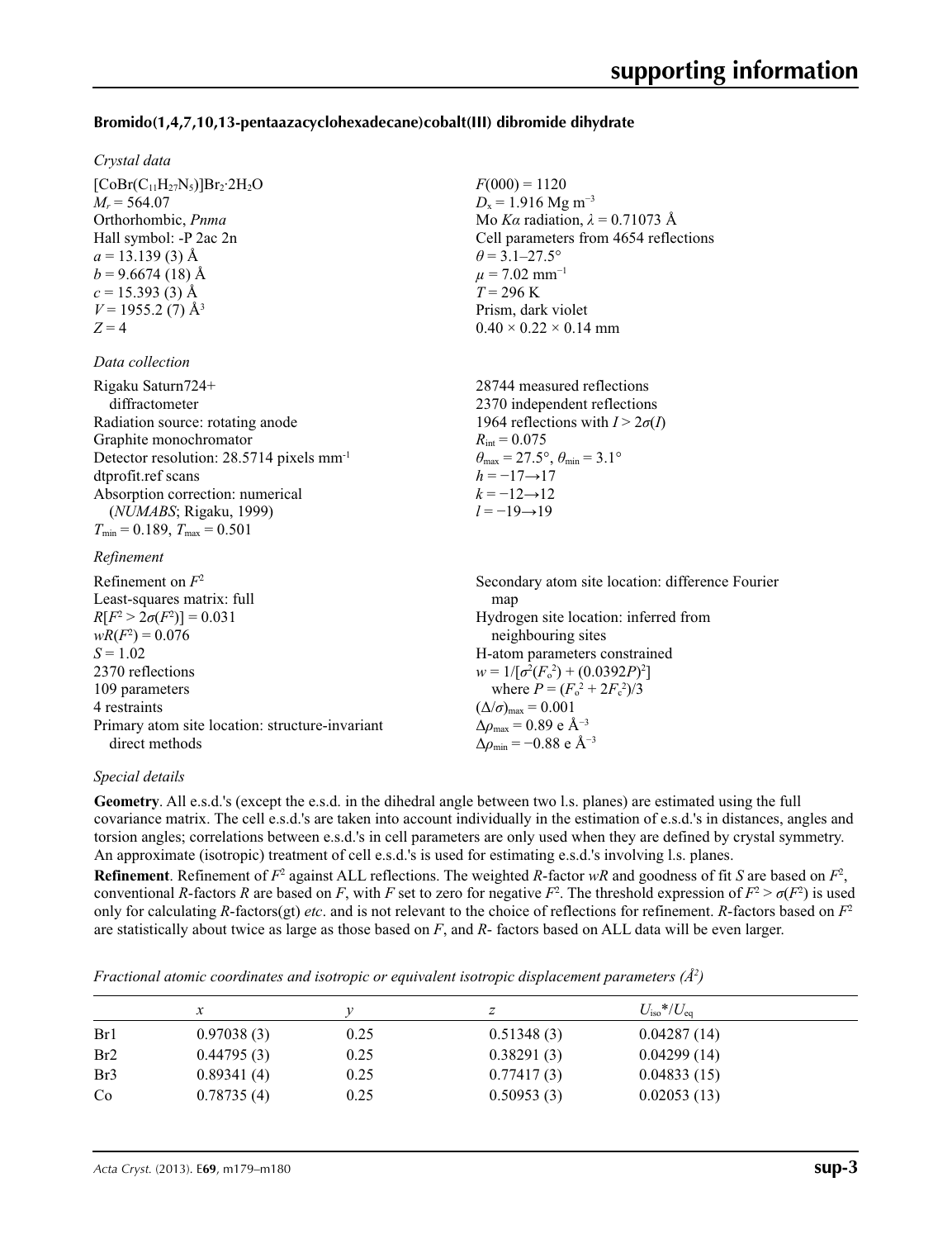| <b>OW</b>        | 0.4692(2)   | 0.0362(3)    | 0.20106(17) | 0.0743(9)  |
|------------------|-------------|--------------|-------------|------------|
| HW1              | 0.5085      | $-0.0263$    | 0.2156      | $0.111*$   |
| HW <sub>2</sub>  | 0.4701      | 0.0986       | 0.2416      | $0.111*$   |
| N1               | 0.6374(2)   | 0.25         | 0.5240(2)   | 0.0227(7)  |
| H1               | 0.6083      | 0.25         | 0.4703      | $0.027*$   |
| N2               | 0.78844(16) | 0.0990(2)    | 0.59473(15) | 0.0272(5)  |
| H2               | 0.8333      | 0.1219       | 0.6374      | $0.033*$   |
| N <sub>3</sub>   | 0.79176(17) | 0.1035(2)    | 0.42054(15) | 0.0298(5)  |
| H <sub>3</sub>   | 0.8556      | 0.1076       | 0.3977      | $0.036*$   |
| C1               | 0.60554(19) | 0.1226(3)    | 0.57002(19) | 0.0309(6)  |
| H <sub>1</sub> A | 0.5957      | 0.0482       | 0.5286      | $0.037*$   |
| H1B              | 0.5416      | 0.1385       | 0.5998      | $0.037*$   |
| C2               | 0.6869(2)   | 0.0825(3)    | 0.63512(19) | 0.0344(7)  |
| H2A              | 0.6818      | 0.1408       | 0.6862      | $0.041*$   |
| H2B              | 0.6773      | $-0.0129$    | 0.653       | $0.041*$   |
| C <sub>3</sub>   | 0.8268(2)   | $-0.0279(3)$ | 0.5511(2)   | 0.0395(7)  |
| H <sub>3</sub> A | 0.8063      | $-0.109$     | 0.5838      | $0.047*$   |
| H3B              | 0.9006      | $-0.0258$    | 0.5488      | $0.047*$   |
| C4               | 0.7838(2)   | $-0.0351(3)$ | 0.4602(2)   | 0.0396(7)  |
| H <sub>4</sub> A | 0.8217      | $-0.1018$    | 0.4259      | $0.047*$   |
| H4B              | 0.7132      | $-0.0641$    | 0.4621      | $0.047*$   |
| C <sub>5</sub>   | 0.7214(2)   | 0.1176(3)    | 0.34490(19) | 0.0369(7)  |
| H <sub>5</sub> A | 0.6517      | 0.1154       | 0.3656      | $0.044*$   |
| H5B              | 0.7309      | 0.0392       | 0.3064      | $0.044*$   |
| C6               | 0.7384(4)   | 0.25         | 0.2943(3)   | 0.0452(12) |
| H <sub>6</sub> A | 0.6932      | 0.25         | 0.2445      | $0.054*$   |
| H <sub>6</sub> B | 0.8076      | 0.25         | 0.2724      | $0.054*$   |
|                  |             |              |             |            |

*Atomic displacement parameters (Å2 )*

|                 | $U^{11}$   | $L^{22}$   | $\mathcal{L}^{\beta 3}$ | $U^{12}$      | $U^{13}$      | $L^{23}$      |
|-----------------|------------|------------|-------------------------|---------------|---------------|---------------|
| Br1             | 0.0225(2)  | 0.0483(3)  | 0.0578(3)               | $\mathbf{0}$  | 0.00093(19)   | $\mathbf{0}$  |
| Br <sub>2</sub> | 0.0392(3)  | 0.0353(3)  | 0.0546(3)               | $\mathbf{0}$  | $-0.0198(2)$  | $\mathbf{0}$  |
| Br <sub>3</sub> | 0.0605(3)  | 0.0443(3)  | 0.0402(3)               | $\theta$      | $-0.0220(2)$  | $\theta$      |
| Co.             | 0.0186(3)  | 0.0205(3)  | 0.0225(3)               | $\mathbf{0}$  | 0.00025(19)   | $\mathbf{0}$  |
| <b>OW</b>       | 0.082(2)   | 0.087(2)   | 0.0533(17)              | 0.0336(16)    | $-0.0023(14)$ | 0.0002(15)    |
| N1              | 0.0247(16) | 0.0235(16) | 0.0198(16)              | $\theta$      | 0.0005(13)    | $\theta$      |
| N2              | 0.0270(12) | 0.0243(12) | 0.0301(13)              | $-0.0013(9)$  | $-0.0066(10)$ | 0.0031(10)    |
| N <sub>3</sub>  | 0.0284(12) | 0.0313(13) | 0.0297(13)              | 0.0026(10)    | 0.0031(10)    | $-0.0055(11)$ |
| C <sub>1</sub>  | 0.0261(14) | 0.0318(16) | 0.0349(16)              | $-0.0057(11)$ | 0.0035(12)    | 0.0017(12)    |
| C <sub>2</sub>  | 0.0421(17) | 0.0318(16) | 0.0293(16)              | $-0.0035(13)$ | 0.0006(13)    | 0.0094(13)    |
| C <sub>3</sub>  | 0.0450(18) | 0.0248(15) | 0.049(2)                | 0.0108(13)    | $-0.0048(15)$ | 0.0010(14)    |
| C <sub>4</sub>  | 0.0480(19) | 0.0256(16) | 0.0451(18)              | 0.0056(13)    | 0.0024(16)    | $-0.0090(14)$ |
| C <sub>5</sub>  | 0.0392(17) | 0.0436(18) | 0.0280(15)              | 0.0022(14)    | 0.0001(13)    | $-0.0145(14)$ |
| C <sub>6</sub>  | 0.049(3)   | 0.062(3)   | 0.025(2)                | $\theta$      | 0.000(2)      | 0             |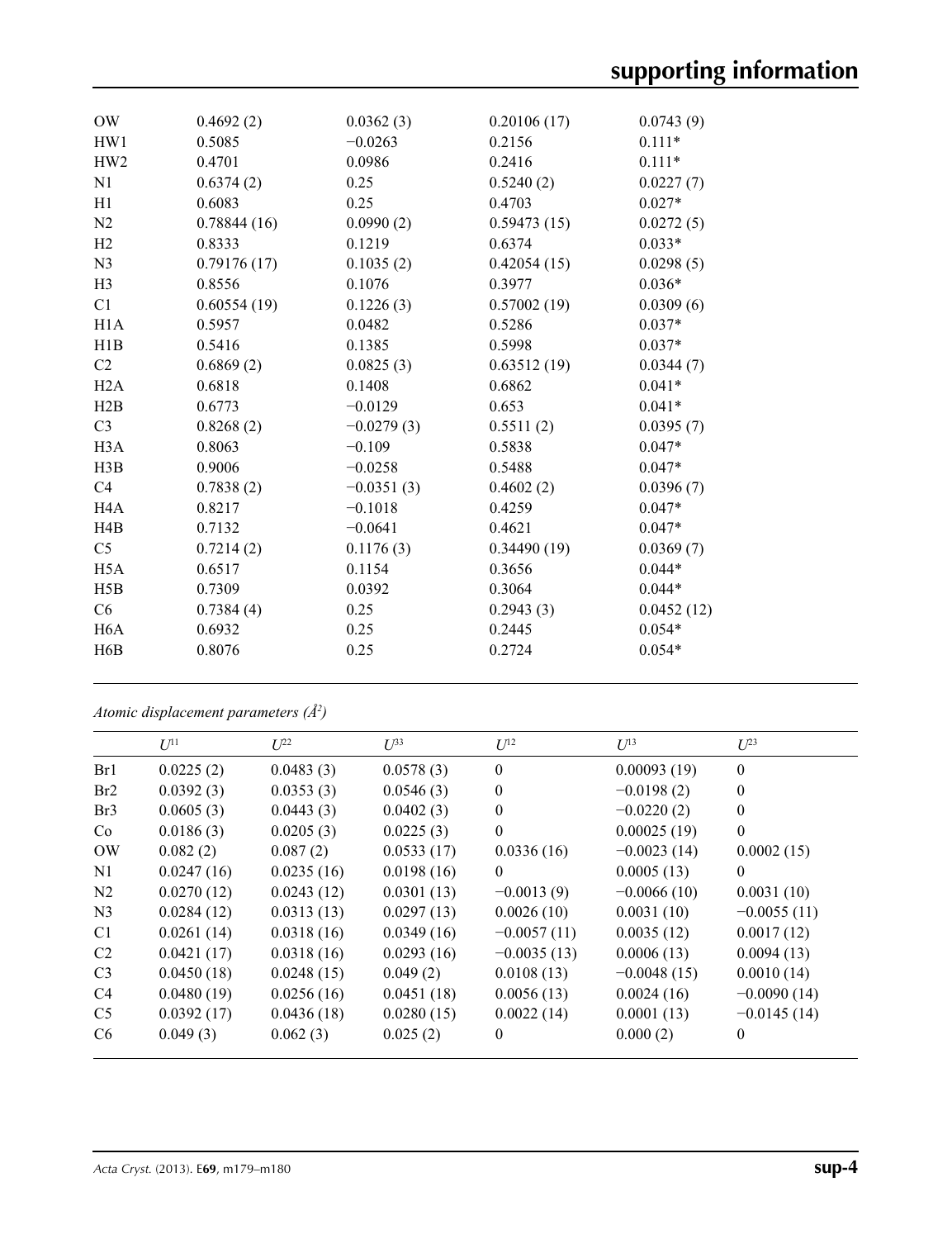*Geometric parameters (Å, º)*

| $Br1$ —Co                       | 2.4056(8)  | $C1-C2$             | 1.516(4) |
|---------------------------------|------------|---------------------|----------|
| $Co- N2i$                       | 1.962(2)   | Cl <sub>–H1A</sub>  | 0.97     |
| $Co - N2$                       | 1.962(2)   | Cl—H1B              | 0.97     |
| $Co-N3$                         | 1.971(2)   | $C2 - H2A$          | 0.97     |
| $Co- N3i$                       | 1.971(2)   | $C2 - H2B$          | 0.97     |
| $Co-N1$                         | 1.982(3)   | $C3-C4$             | 1.512(4) |
| OW-HW1                          | 0.8249     | $C3 - H3A$          | 0.97     |
| OW-HW2                          | 0.8682     | $C3$ —H3B           | 0.97     |
| $N1-C1$ <sup>i</sup>            | 1.482(3)   | $C4 - H4A$          | 0.97     |
| $N1 - C1$                       | 1.482(3)   | $C4 - H4B$          | 0.97     |
| $N1 - H1$                       | 0.91       | $C5-C6$             | 1.516(4) |
| $N2-C2$                         | 1.481(3)   | $C5 - H5A$          | 0.97     |
| $N2-C3$                         | 1.486(3)   | $C5 - H5B$          | 0.97     |
| $N2-H2$                         | 0.91       | $C6 - C5$           | 1.516(4) |
| $N3-C4$                         | 1.476(4)   | $C6 - H6A$          | 0.97     |
| $N3-C5$                         | 1.493(4)   | $C6 - H6B$          | 0.97     |
| $N3 - H3$                       | 0.91       |                     |          |
| $N2$ i-Co- $N2$                 | 96.11 (14) | $N1-C1-H1A$         | 109.8    |
| $N2^i$ -Co-N3                   | 177.03(10) | $C2-C1-H1A$         | 109.8    |
| $N2$ –Co– $N3$                  | 85.97(10)  | NI—CI—H1B           | 109.8    |
| $N2^i$ -Co- $N3^i$              | 85.97 (10) | $C2-C1-H1B$         | 109.8    |
| $N2$ — $Co$ — $N3$ <sup>i</sup> | 177.03(10) | $H1A - C1 - H1B$    | 108.3    |
| $N3$ — $Co$ — $N3$ <sup>i</sup> | 91.87(14)  | $N2 - C2 - C1$      | 109.3(2) |
| $N2^i$ -Co-N1                   | 86.12(9)   | $N2-C2-H2A$         | 109.8    |
| $N2$ –Co–N1                     | 86.12 (9)  | $C1-C2-H2A$         | 109.8    |
| $N3$ –Co–N1                     | 96.15(9)   | $N2-C2-H2B$         | 109.8    |
| $N3^i$ -Co-N1                   | 96.15(9)   | $C1-C2-H2B$         | 109.8    |
| $N2^i$ -Co-Br1                  | 88.61 (6)  | $H2A-C2-H2B$        | 108.3    |
| $N2$ –Co–Brl                    | 88.61 (6)  | $N2 - C3 - C4$      | 109.3(2) |
| $N3$ –Co–Br1                    | 89.32(7)   | $N2-C3-H3A$         | 109.8    |
| $N3^i$ -Co-Br1                  | 89.32(7)   | $C4-C3-H3A$         | 109.8    |
| $N1$ -Co-Brl                    | 172.11(9)  | $N2-C3-H3B$         | 109.8    |
| HW1-OW-HW2                      | 107.8      | $C4-C3-H3B$         | 109.8    |
| $Cl^i$ -N1-C1                   | 112.5(3)   | $H3A - C3 - H3B$    | 108.3    |
| $Cli$ -N1- $Co$                 | 109.54(16) | $N3-C4-C3$          | 108.3(2) |
| $C1 - N1 - Co$                  | 109.54(16) | $N3$ — $C4$ — $H4A$ | 110      |
| Cl <sup>i</sup> —N1—H1          | 108.4      | $C3-C4-H4A$         | 110      |
| $Cl-M1-H1$                      | 108.4      | $N3-C4-H4B$         | 110      |
| $Co-M1-H1$                      | 108.4      | $C3-C4-H4B$         | 110      |
| $C2 - N2 - C3$                  | 113.9(2)   | H4A-C4-H4B          | 108.4    |
| $C2 - N2 - C0$                  | 110.77(16) | $N3-C5-C6$          | 112.8(3) |
| $C3 - N2 - C0$                  | 108.34(18) | $N3$ — $C5$ — $H5A$ | 109      |
| $C2 - N2 - H2$                  | 107.9      | $C6-C5-H5A$         | 109      |
| $C3 - N2 - H2$                  | 107.9      | $N3$ – $C5$ – $H5B$ | 109      |
| $Co-M2-H2$                      | 107.9      | $C6-C5-H5B$         | 109      |